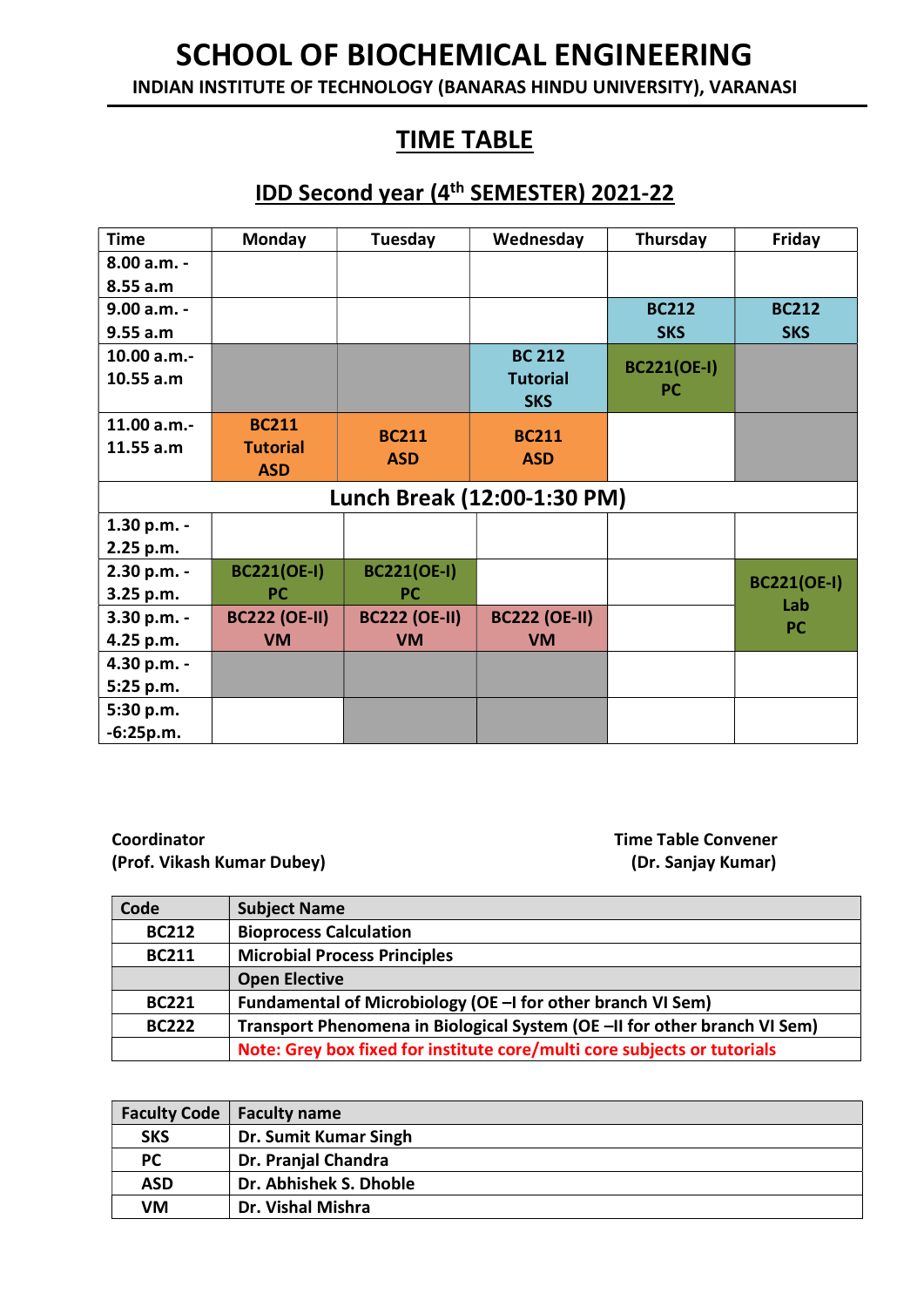INDIAN INSTITUTE OF TECHNOLOGY (BANARAS HINDU UNIVERSITY), VARANASI

| <b>TIME TABLE</b>        |                                       |                       |                      |                     |               |  |
|--------------------------|---------------------------------------|-----------------------|----------------------|---------------------|---------------|--|
|                          | IDD Third Year (6th SEMESTER) 2021-22 |                       |                      |                     |               |  |
| Time                     | Monday                                | Tuesday               | Wednesday            | Thursday            | Friday        |  |
| $8.00 a.m. -$            | <b>BC 315</b>                         | <b>BC 315</b>         | <b>BC 315</b>        |                     |               |  |
| 8.55 a.m                 | <b>SKS</b>                            | <b>SKS</b>            | <b>ASD</b>           |                     |               |  |
| $9.00 a.m. -$            | <b>BC 301(OE-I)</b>                   | <b>BC 301(OE-I)</b>   | <b>BC 314</b>        | <b>BC 301(OE-I)</b> |               |  |
| 9.55 a.m                 | <b>PD</b>                             | <b>PD</b>             | <b>SK</b>            | <b>PD</b>           |               |  |
| 10.00 a.m.-              | <b>BC 333 (OE-II)</b>                 | <b>BC 333 (OE-II)</b> | OE <sub>1</sub>      | <b>BC332</b>        | <b>BC332</b>  |  |
| 10.55 a.m                | <b>SKS</b>                            | <b>SKS</b>            |                      | <b>VKD</b>          | <b>VKD</b>    |  |
| 11.00 a.m.-              |                                       |                       |                      |                     |               |  |
| 11.55 a.m                |                                       |                       |                      |                     |               |  |
|                          | Lunch Break (12:00-1:30 PM)           |                       |                      |                     |               |  |
| 1.30 p.m. -              | <b>BC 314</b>                         | <b>BC 314</b>         | <b>BC332</b>         |                     |               |  |
| 2.25 p.m.                | <b>SK</b>                             | <b>SK</b>             | <b>VKD</b>           |                     |               |  |
| 2.30 p.m. -              | OE <sub>1</sub>                       | OE <sub>I</sub>       | <b>BC 333 (OE-I)</b> | <b>BC332</b>        | <b>BC 314</b> |  |
| 3.25 p.m.                |                                       |                       | <b>SKS</b>           | Lab                 | Lab           |  |
| 3.30 p.m. -              | <b>OE II</b>                          | OE II                 | <b>OE II</b>         | <b>SKS</b>          | <b>SK</b>     |  |
| 4.25 p.m.                |                                       |                       |                      |                     |               |  |
| 4.30 p.m. -              |                                       |                       |                      |                     |               |  |
| 5:25 p.m.                |                                       |                       |                      |                     |               |  |
| 5.30 p.m. -<br>6:25 p.m. | <b>OE Tutorial</b>                    |                       | <b>OE Tutorial</b>   |                     |               |  |

Coordinator Time Table Convener (Prof. Vikash Kumar Dubey) (Dr. Sanjay Kumar)

| Code                                                                          | <b>Subject Name</b>                                                             |  |
|-------------------------------------------------------------------------------|---------------------------------------------------------------------------------|--|
| <b>BC301</b>                                                                  | Bioinstrumentation and Control (OE-I for the VIII Sem students of other branch) |  |
| <b>BC314</b>                                                                  | <b>Bioreactor Design</b>                                                        |  |
| <b>BC332</b>                                                                  | <b>Molecular Biology &amp; Genetic Engg.</b>                                    |  |
|                                                                               | <b>Open Elective/DE</b>                                                         |  |
| <b>BC-333</b>                                                                 | Structural Biology (OE-II for the VIII Sem students of other branch/DE)         |  |
| <b>BC-315</b>                                                                 | <b>Fermentation Processes (DE)</b>                                              |  |
| Stream / UG Project (Concerned Supervisor shall announce the addition timing) |                                                                                 |  |
| Note: Course convener shall announce 3 contact hours of HULM classes          |                                                                                 |  |
|                                                                               |                                                                                 |  |

| Code       | <b>Faculty Name</b>             |
|------------|---------------------------------|
| <b>VKD</b> | <b>Prof. Vikash Kumar Dubey</b> |
| <b>SKS</b> | Dr. Sumit Kumar Singh           |
| <b>ASD</b> | Dr. Abhishek S. Dhoble          |
| <b>SK</b>  | Dr. Sanjay Kumar                |
| <b>PD</b>  | Dr. Prodyut Dhar                |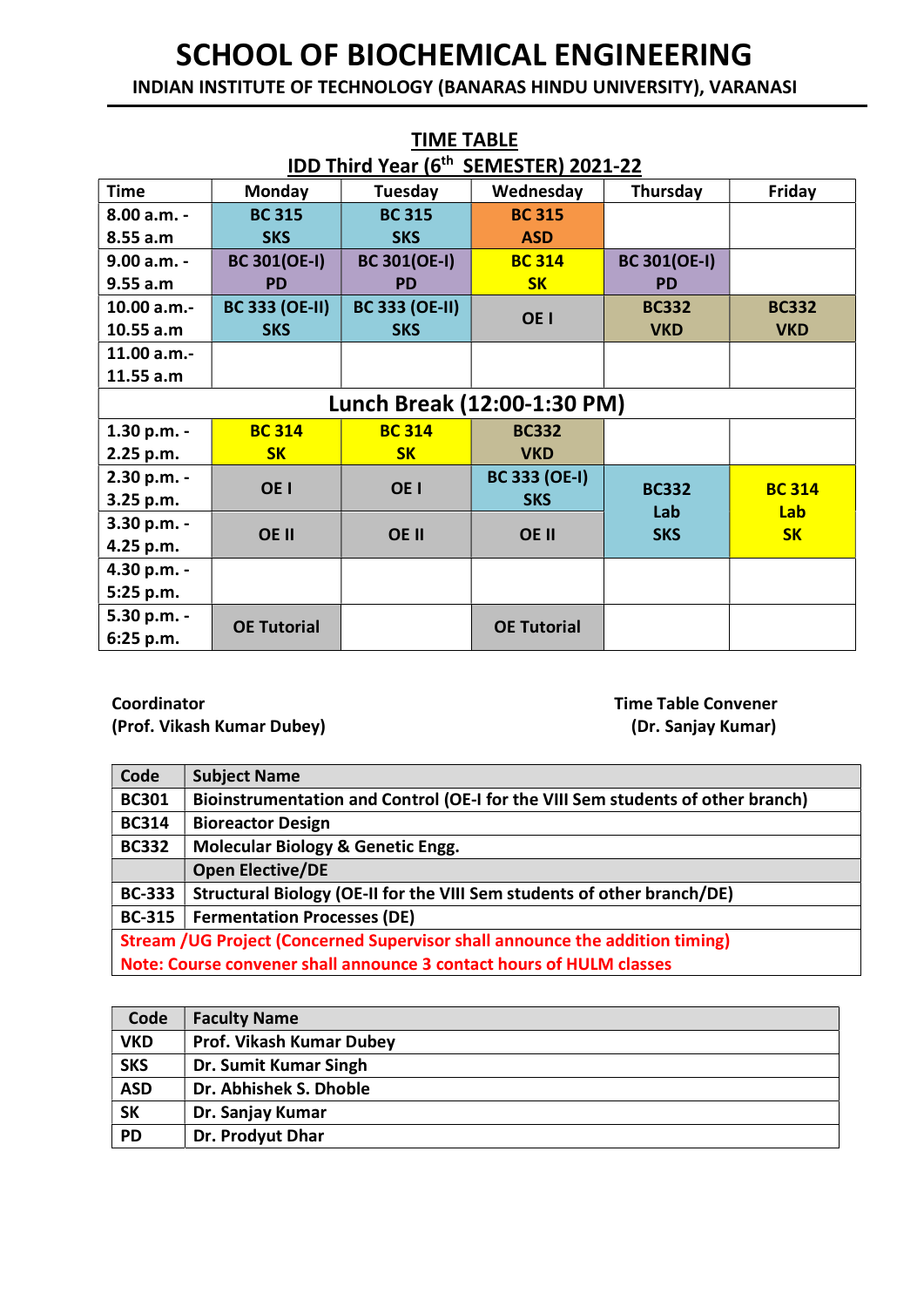#### INDIAN INSTITUTE OF TECHNOLOGY (BANARAS HINDU UNIVERSITY), VARANASI

TIME TABLE

| IDD Fourth year (8th SEMESTER) 2021-22 |                 |                 |                    |                 |                    |
|----------------------------------------|-----------------|-----------------|--------------------|-----------------|--------------------|
| <b>Time</b>                            | <b>Monday</b>   | Tuesday         | Wednesday          | Thursday        | Friday             |
| 8.00 a.m. -                            | <b>BC 417</b>   |                 | <b>OE Tutorial</b> |                 | <b>OE Tutorial</b> |
| 8.55 a.m                               | <b>VM</b>       |                 |                    |                 |                    |
| $9.00 a.m. -$                          | OE <sub>I</sub> | OE <sub>I</sub> | <b>OE</b> lab      | OE <sub>I</sub> | <b>BC 417</b>      |
| 9.55 a.m                               |                 |                 |                    |                 | <b>VM</b>          |
| 10.00 a.m.-                            | OE II           | OE II           | <b>OE Lab</b>      | <b>BC 417</b>   | <b>BC 403</b>      |
| 10.55 a.m                              |                 |                 |                    | <b>VM</b>       | <b>PD</b>          |
| 11.00 a.m.-                            | <b>BC 435</b>   | <b>BC 435</b>   | <b>BC403</b>       | <b>BC 403</b>   | <b>BC 435</b>      |
| 11.55 a.m                              | <b>AM</b>       | <b>AM</b>       | <b>PD</b>          | <b>PD</b>       | <b>AM</b>          |
| Lunch Break (12:00-1:30 PM)            |                 |                 |                    |                 |                    |
| 1.30 p.m. $-$                          |                 |                 |                    |                 |                    |
| 2.25 p.m.                              |                 |                 |                    |                 |                    |
| $2.30 p.m. -$                          |                 |                 | <b>OE II</b>       | <b>OE lab</b>   |                    |
| 3.25 p.m.                              |                 |                 |                    |                 |                    |
| 3.30 p.m. -                            |                 |                 |                    | <b>OE</b> lab   |                    |
| 4.25 p.m.                              |                 |                 |                    |                 |                    |
| 4.30 p.m. -                            | <b>LM</b>       | <b>LM</b>       | <b>LM</b>          | <b>LM</b>       |                    |
| 5:25 p.m.                              |                 |                 |                    |                 |                    |
| 5.30 p.m. -                            |                 | <b>LM</b>       | <b>LM</b>          |                 |                    |
| 6.25 p.m.                              |                 |                 |                    |                 |                    |

Coordinator Time Table Convener (Prof. Vikash Kumar Dubey) (Dr. Sanjay Kumar)

| Code          | <b>Subject Name</b>                                                          |
|---------------|------------------------------------------------------------------------------|
| <b>BC 403</b> | <b>Bioprocess and Plant Design</b>                                           |
| <b>BC 435</b> | <b>Recombinant DNA Technology</b>                                            |
| <b>BC 417</b> | <b>Bioprocess Simulation and Control</b>                                     |
|               | Stream /UG Project (Concerned Supervisor shall announce the addition timing) |
|               | Note: Course convener shall announce 3 contact hours of HULM classes         |

| <b>Faculty</b><br>Code | <b>Faculty name</b> |
|------------------------|---------------------|
| VM                     | Dr. Vishal Mishra   |
| <b>AM</b>              | Dr. Abha Mishra     |
| <b>PD</b>              | Dr. Prodyut Dhar    |